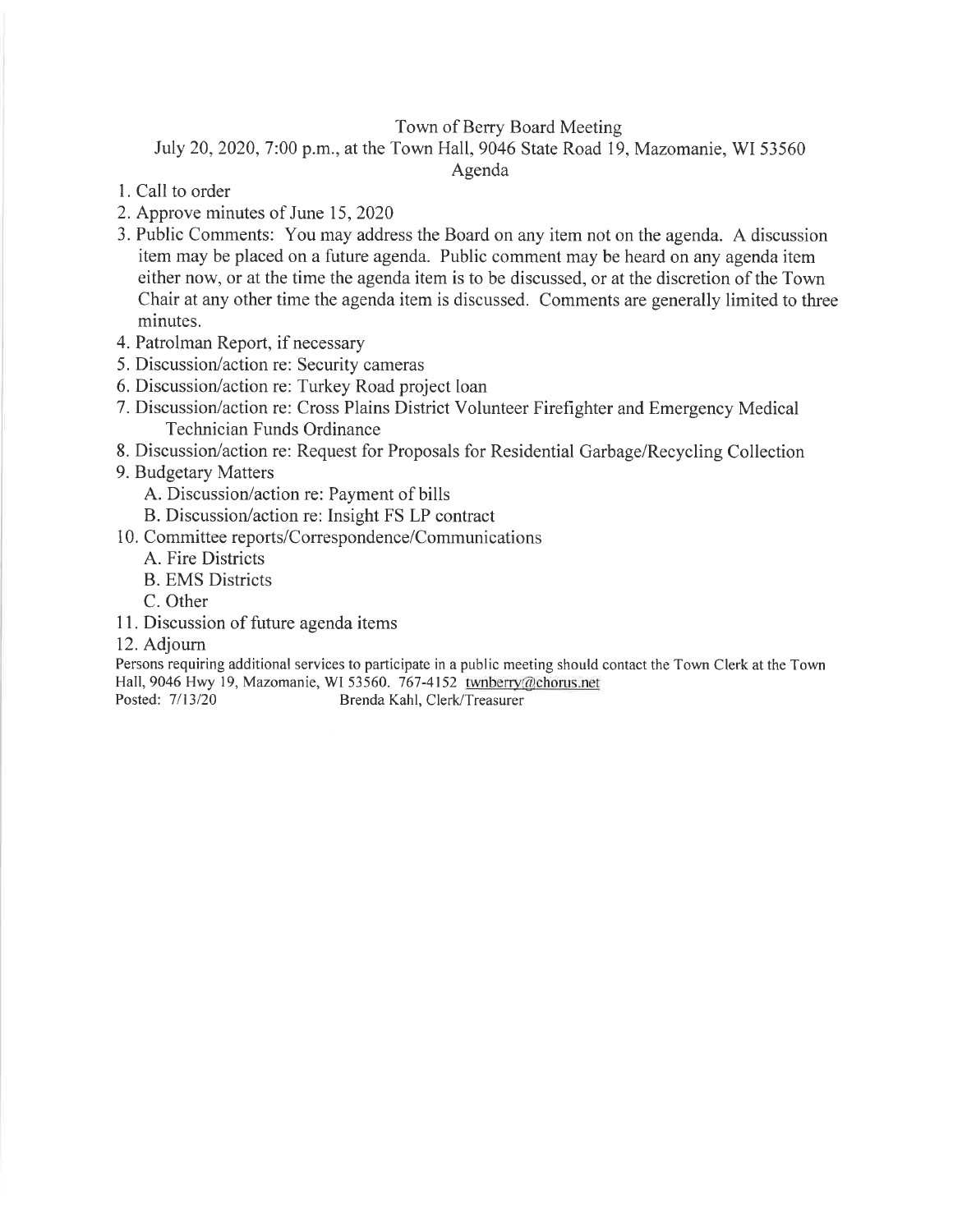TITLE: Town of Berry Board Meeting Minutes DATE: June 15,2020 TIME:  $7:00 - 8:26$  p.m. PLACE: Town Hall,9046 State Road 19, Mazomanie, WI 53560 POSTINGS: Town Hall and Town of Berry website

I. CALL TO ORDER – ROLL CALL: The meeting was called to order at 7:00 p.m. Board members present: Anthony Varda, David Evert, Michael Statz, Christine Molling and Duane Haag. Also present Clerk, Brenda Kahl.

II. APPROVE MINUTES OF MAY 18, 2020 Motion Haag/Statz to approve the minutes of May 18, 2020. Motion carried. Vote 5-0

III. PUBLIC COMMENTS: You may address the Board on any item not on the agenda. A discussion item may be placed on a future agenda. Public comment may be heard on any agenda item either now, or at the time the agenda item is to be discussed, or at the discretion of the Town Chair at any other time the agenda item is discussed.

\*Stan Theis had questions about who wrote the zoning ordinance and fee amounts

IV. PATROLMAN REPORT, IF NECESSARY Patrolman was not present.

V. DISCUSSION/ACTION RE:

A. (R-2020-2) Kirk & Tracy Papenthien, 8691 Spring Valley Rd, zoning change of 9.28 acres from RH-3 to SFR, comply with new town zoning

Motion Varda/Haag to approve Kirk & Tracy Papenthien's zoning change of 9.28 acres from RH-3 to SFR. Motion carried. Vote 5-0

B. (D-2020-1) Stanley Theis, 8688 Theis Road, driveway permit application Motion Haag/Evert to approve Stanley Theis' driveway permit application. Motion carried. Vote 5-0

VI. DISCUSSION/ACTION RE: VILLAGE OF CROSS PLAINS BOUNDARY AGREEMENT FOR BREWERY ROAD AND NORTH HILL POINT ROAD THAT ABUTS CREEK CROSSING SUBDIVISION

Representing the Village of Cross Plains was Bill Chang and Jerry Gray. The village is proposing a jurisdiction transfer of Brewery Road and a portion of North Hill Point Road. The town requested a memo from the village about the creation of town islands due to annexations.

VII. DISCUSSION/ACTION RE: REVISING ORDINANCE 300.15, REGULATE STOPPING, STANDING OR PARKING OF VEHICLES ORDINANCE Discussion only. No action taken.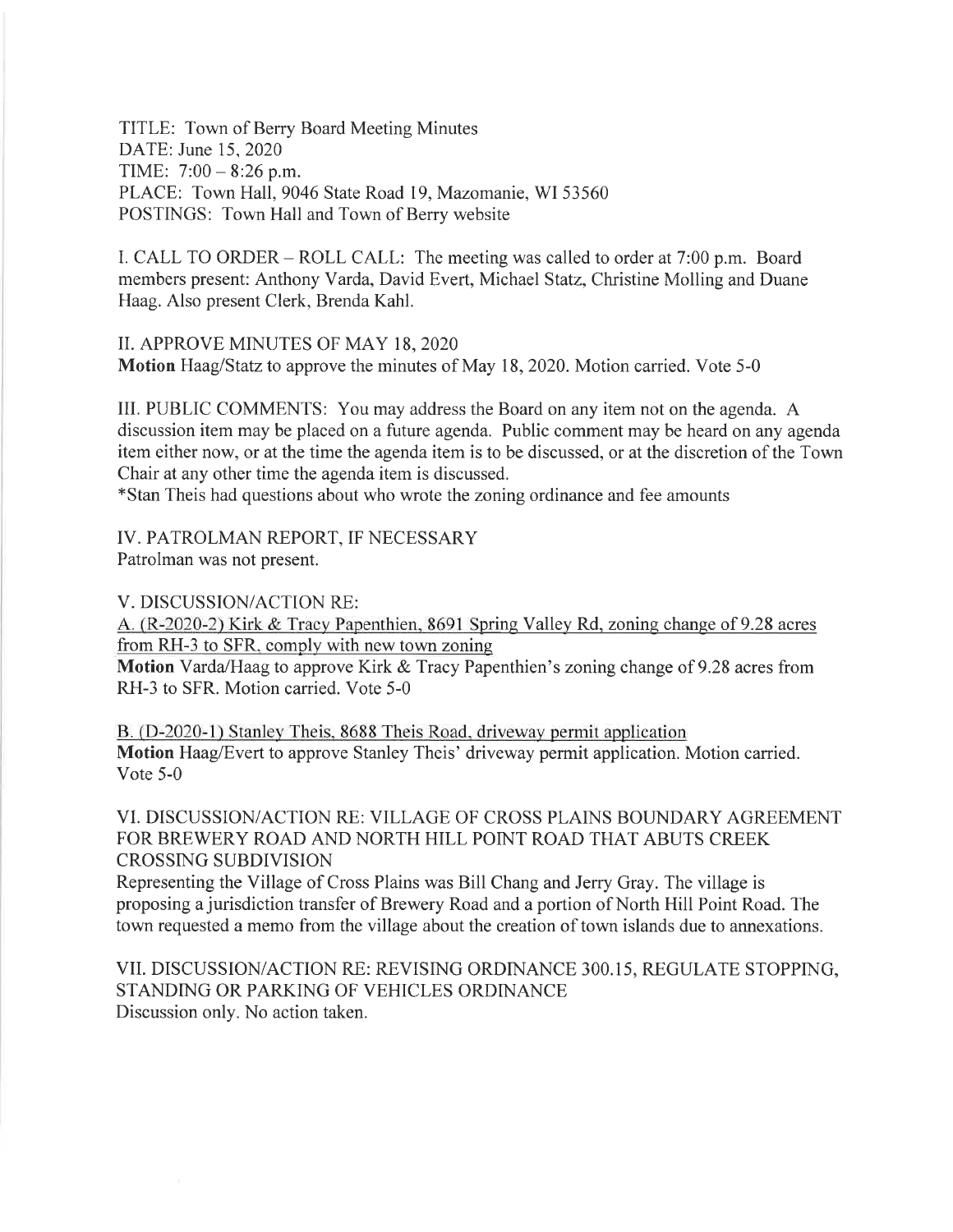VIII. DISCUSSION/ACTION RE: APPROVING A CLASS B BEER AND LIQUOR LICENSE AND OPERATOR'S LICENSES FOR THE WHIPPOORWILL Motion Evert/Haag to approve a Class B Beer and Liquor License for the Whippoorwill and Operator's Licenses for Sheny Starczynski and Cody Starczynski. Motion carried. Vote 5-0

IX. DISCUSSION/ACTION RE: REVIEW BUILDTNG INSPECTIONS Discussion only. No action taken.

X. DISCUSSION/ACTION RE: CONFIGURATION OF MEETING ROOM TABLES DURING MEETINGS AND TOWN BOARD SOCIAL DISTANCING Tables were re-configured to allow social distancing for both the board and public.

XI. DISCUSSION/ACTION RE: STATEMENT TO COUNTY FROM TOWN BOARD ON WHERE THE TOWN STANDS REGARDING THE COVID-Ig SITUATION Discussion of if our federal, state or county government contemplates another close down then should the town board challenge them to come up with metrics and protocol to base this close down.

XII. DISCUSSION/ACTION RE: TOWN HALL RENTALS

Motion Varda/Statz to suspend Town Hall Resident Use Policy 113.5 for issuance of reservations until such time the town locates an appropriate source for sanitizing and secure an agreement from any potential user to reimburse us for the cost until further order by the board.

Motion Evert/Haag to amend the motion to include a three month sunset. Motion carried. Vote 5-0

Motion to suspend Town Hall Resident Use Policy 113.5 for issuance of reservations until such time the town locates an appropriate source for sanitizing and secure an agreement from any potential user to reimburse us for the cost with a three month sunset. Motion carried. Vote 5-0

XIII. BUDGETARY MATTERS

A. Discussion/action re: Payment of bills Motion Varda/Molling to approve the payment of bills. Motion carried. Vote 5-0 Check numbers 17479-17506

### XIV. COMMITTEE REPORTS/CORRESPONDENCE/COMMLINICATIONS

\* Black Earth Fire District: Two vehicles were fixed

\*Cross Pains EMS: Six new EMT Volunteers

\*Road Commissioner: Working on Hering Road and other ditching projects; had a meeting with the town engineer from Jewell on getting the Turkey Road bid more specific and having pre-bid meetings with contractors; will hold a special town board meeting on July 6 to take action on the bids

XV. DISCUSSION OF FUTURE AGENDA ITEMS

\*Outside consultants or a check and balance system for equipment repairs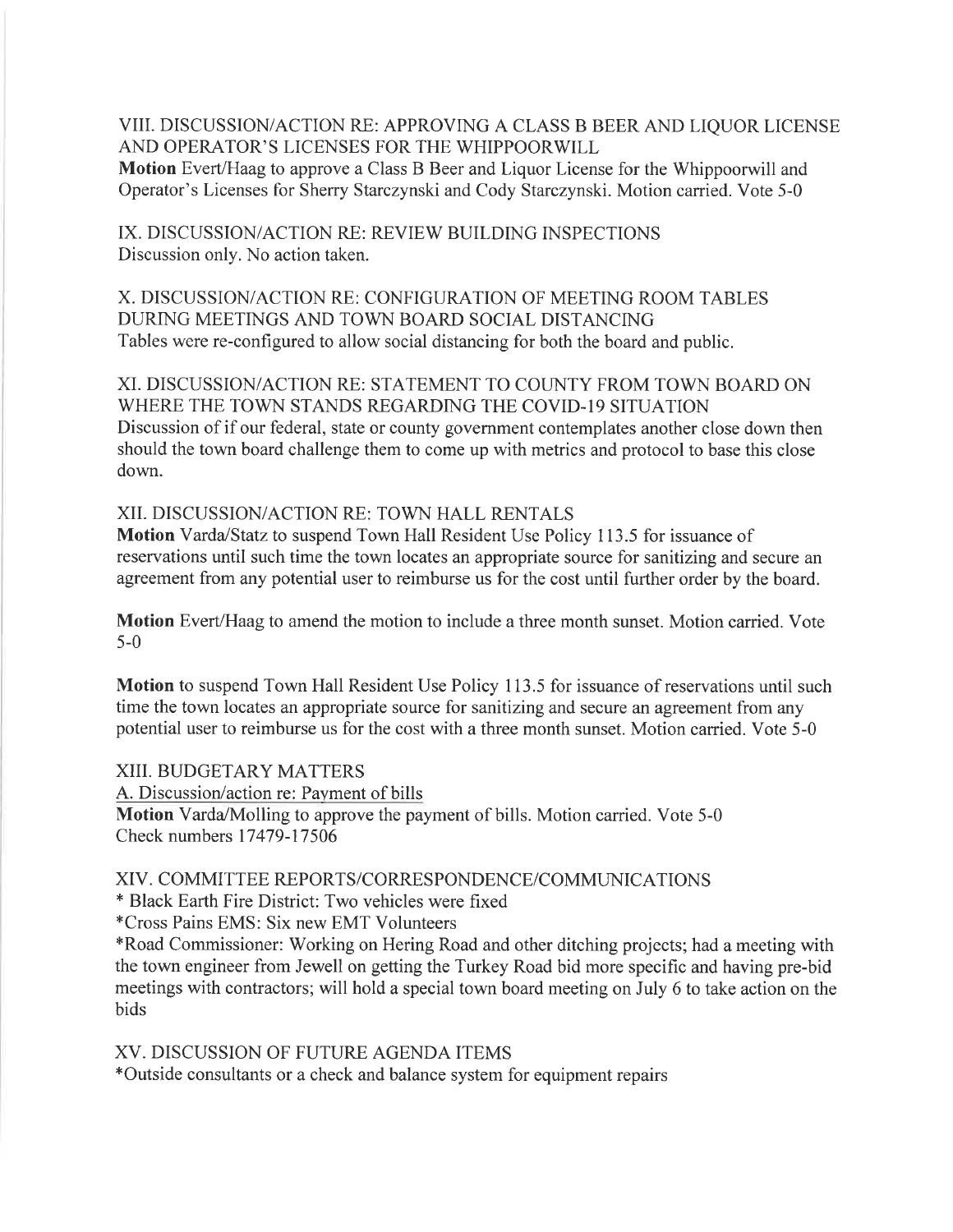### XVI. ADJOURN

Motion Haag/Statz to adjourn until the next regular meeting or the call of the chair. Motion carried. Vote 5-0.

Brenda Kahl, Clerk/Treasurer Anthony Varda, Chair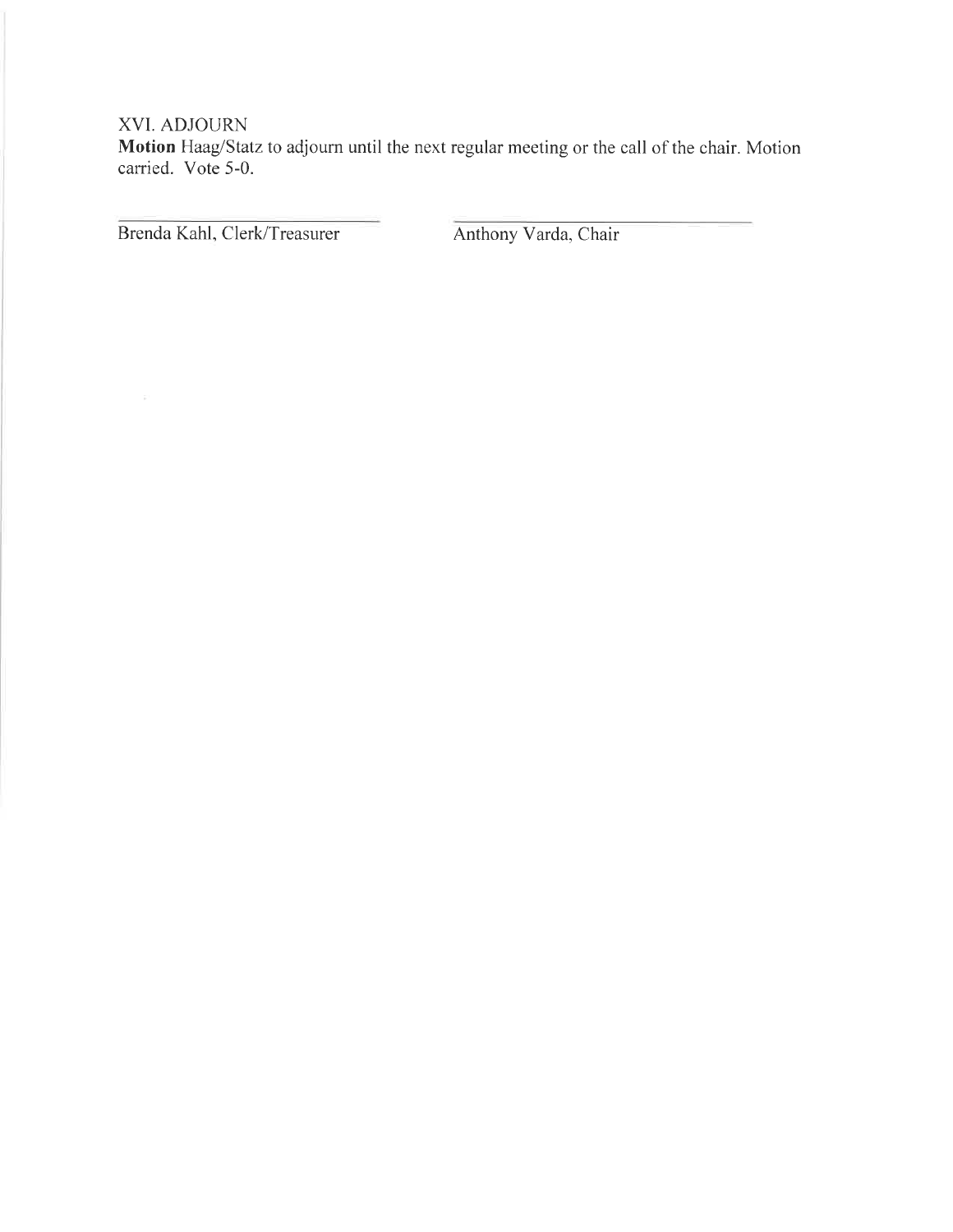Agenda Item #5, Security Cameras

This is on the agenda for discussion.

Should the town install security cameras for the two parking lots and where materials are stored?

There have been incidents where cold mix and gravel have been taken without permission

If you decide yes, what type of cameras and do you contract with a company?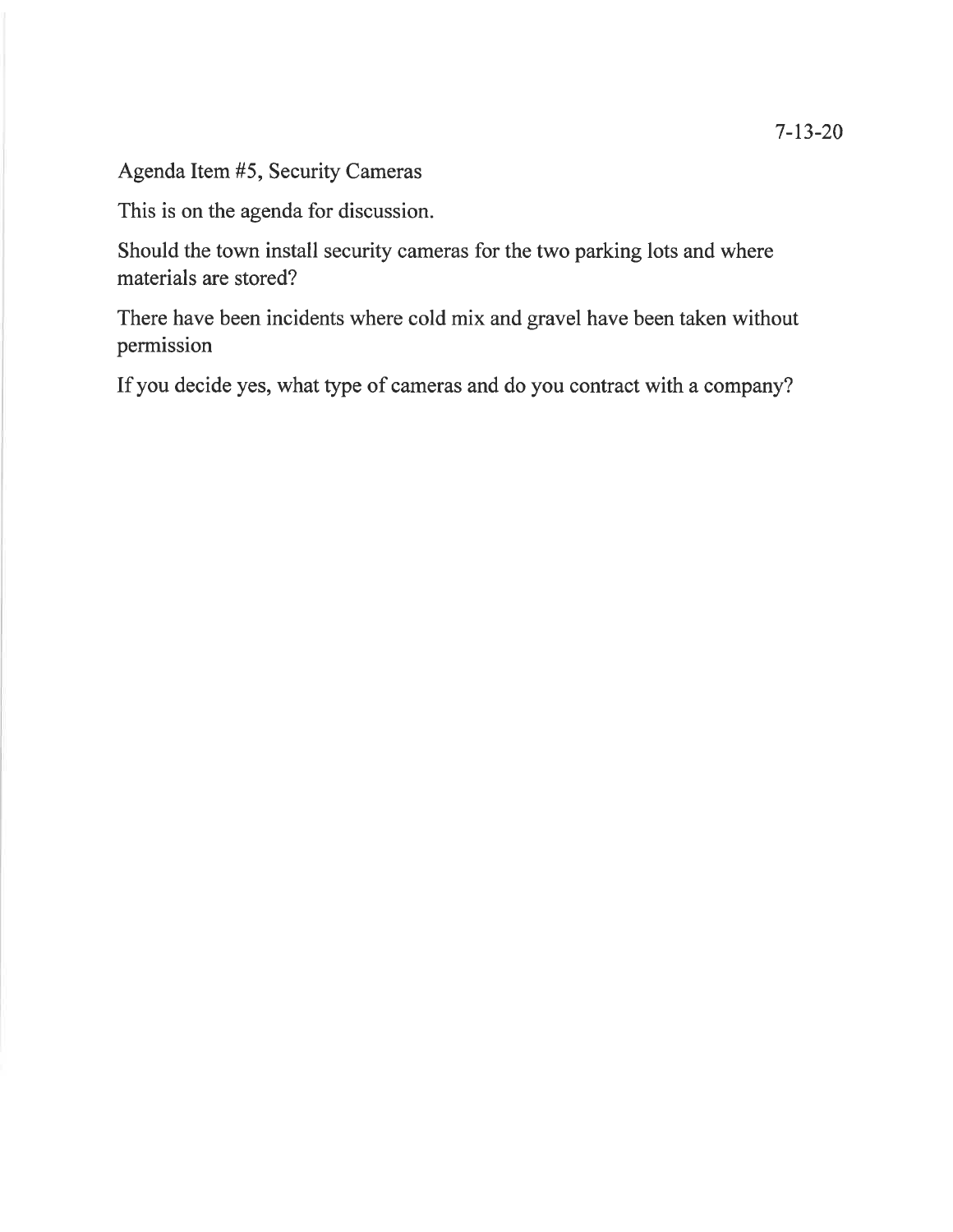Agenda Item #6, Turkey Road project loan

At the July 6 meeting the board approved Northwestern Stone's bid of \$934,088.

After paying off the Scherbel Road loan, there is \$88,746 of unassigned funds in the general account that can be used for the Turkey Road project

The Town would borrow \$845,342. (934,088 - 88,746)

5 year loan is I.4I% interest, approximate annual payment of 5176,287

7 year loan is I.57% interest, approximate annual payment of \$128,465

10 year loan is 1.83% interest, approximate annual payment of \$93,274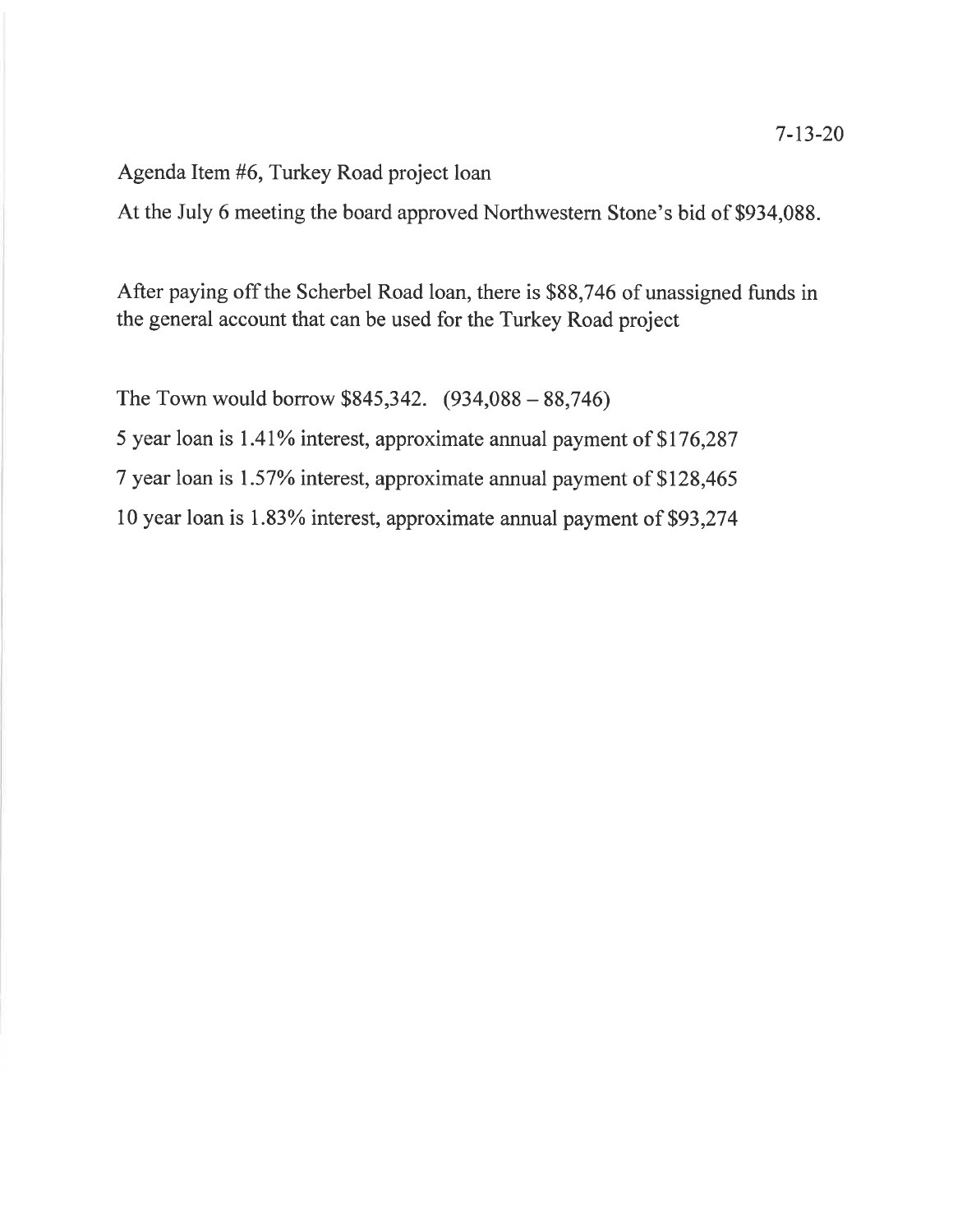Agenda Item #7, Cross Plains District Volunteer Firefighter and Emergency Medical Technician Funds Ordinance

See attached draft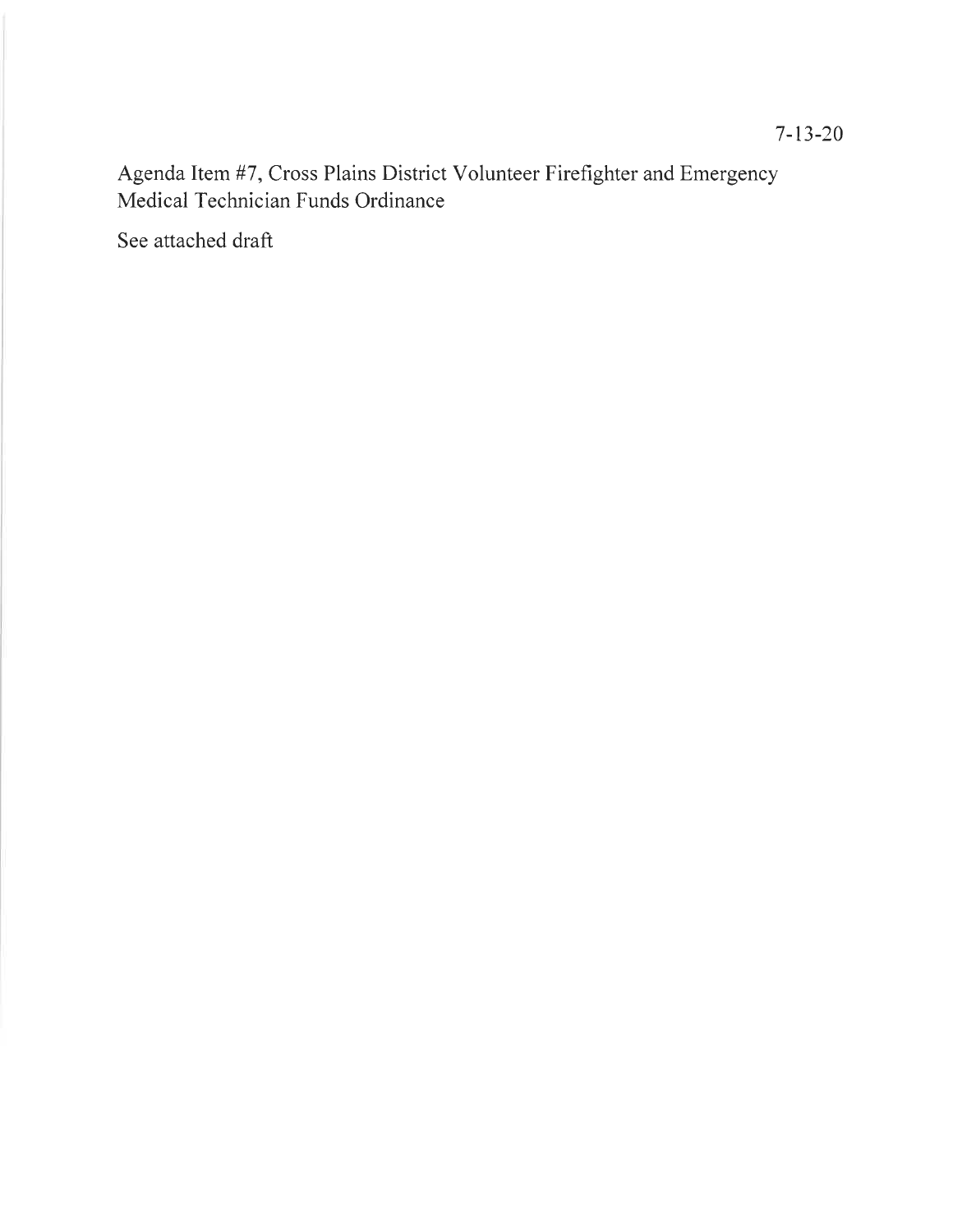# VOLUNTEER FIREFIGHTER AND EMERGENCY MEDICAL TECHMCIAN FUNDS

# (a) Purpose and authoritv.

This section is enacted pursuant to the authority of Wis. Stats. § 66.0608 for the purpose of authorizing volunteer funds to be held and controlled by the employees and volunteers of the Cross Plains Area Fire Deparfinent and the Cross Plains Area Emergency Medical Service. This ordinance and its terms shall be interpreted in accordance with Wis. Stats. \$ 66.0608. Unless the context clearly indicates otherwise, all references to persons, offices, bodies or legal entities shall be presumed to relate to the Cross Plains Area Fire District and Cross Plains Area EMS District as established by intergovernmental agreement between the District municipalities, the Town of Cross-Plains, Village of Cross-Plains and Town of Berry.

## (b) Authorization to deposit funds.

The (Town/Village) Board of the (Town/Village) of hereby authorizes the Fire Chief, on behalf of the volunteers Cross Plains Area Fire Department, and the on behalf of the Cross Plains Area Emergency Medical Service, to deposit volunteer funds in a separate account in the name of the respective department in any public depository designated by the District municipalities under Wis. Stats.  $\S$  34.05. Pursuant to Wis. Stats. § 66.0608(4), the volunteer funds shall be and remain the property of the District municipalities until such time as the funds are disbursed.

## (c) Control of funds.

The volunteers shall have exclusive control over the expenditure of the volunteer funds. This authority is granted without limitation as to amount or type of funds but shall be subject to the limitations of subsection (d) below.

## (d) Limitations and requirements.

The following limitations and requirements shall apply to the handling and disbursement of all volunteer funds:

(1) Expendifures. Expenditures withdrawn from the accounts may be made only upon majority vote of the volunteers present at a meeting noticed in accordance with Wis. Stats. \$ 19.84. Such withdrawals and expenditures may be made for any purpose that promotes the ability of the Fire Department or Emergency Medical Service, respectively, to provide services for which it is organized.

(2) Accounting. The Fire Chief or as applicable shall annually provide the applicable District and the (Towr/Village) Board with a financial statement. The statement shall be provided within thirty (30) days after the end of the District's fiscal year. The statement shall include a detailed itemization of all receipts, expenditures, and the balance on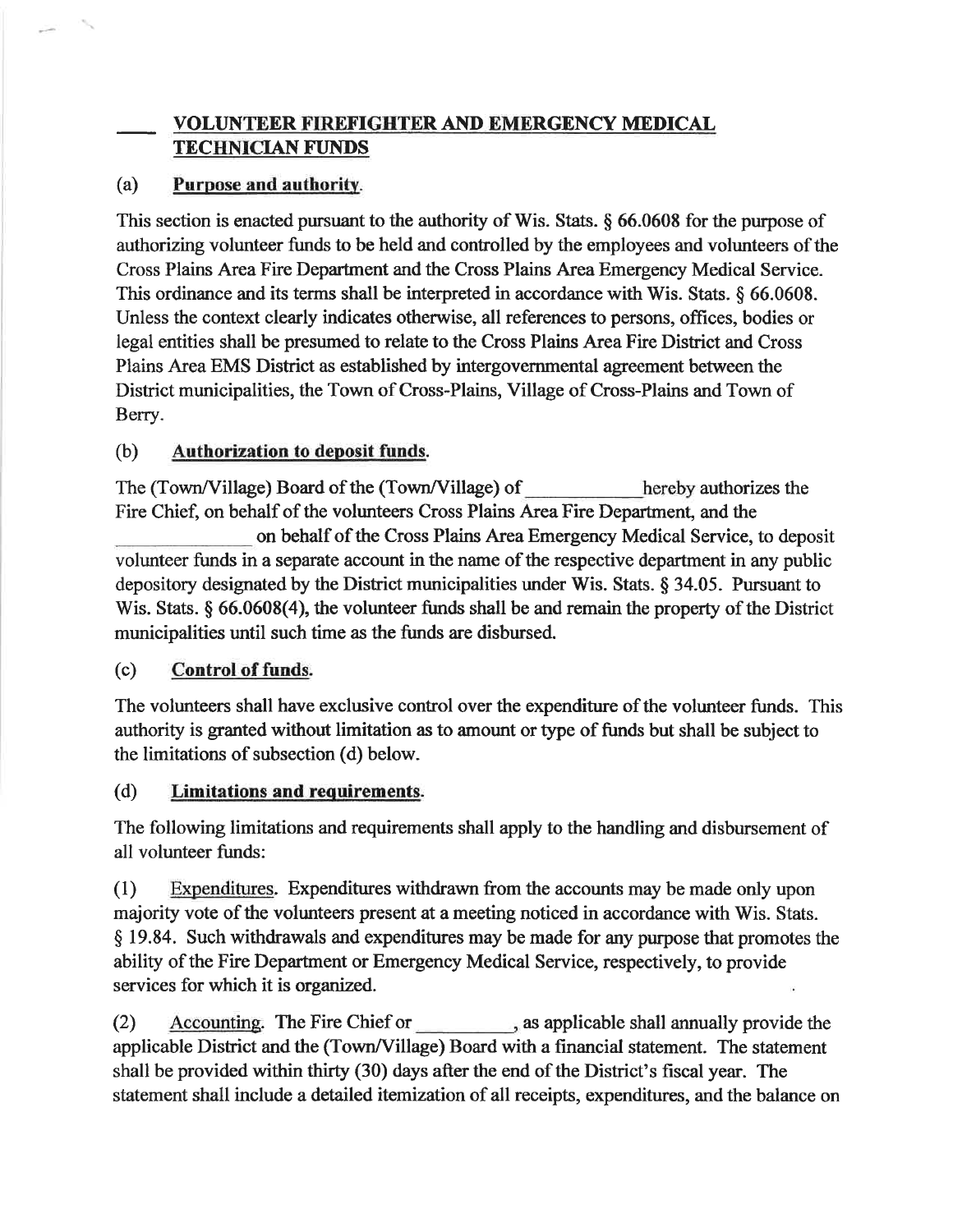hand at the end of the year. The statement shall further state the source of all funds and the identity of the payee and purpose for each disbursement.

(3) Audit. All accounts holding volunteer funds shall be included in any and all audits of the appropriate Fire or EMS District. In addition, the volunteers may appoint an internal audit committee from its membership after the close of each fiscal year to review all transactions to ensure compliance with this ordinance and any internal policies of the Fire Department, Fire District, EMS Department or EMS District. Any such audit committee shall issue a report of its findings to the membership of the Fire Department and to the (Town/Village) Board.

48264282-3871 , v. 1

 $1 - 1$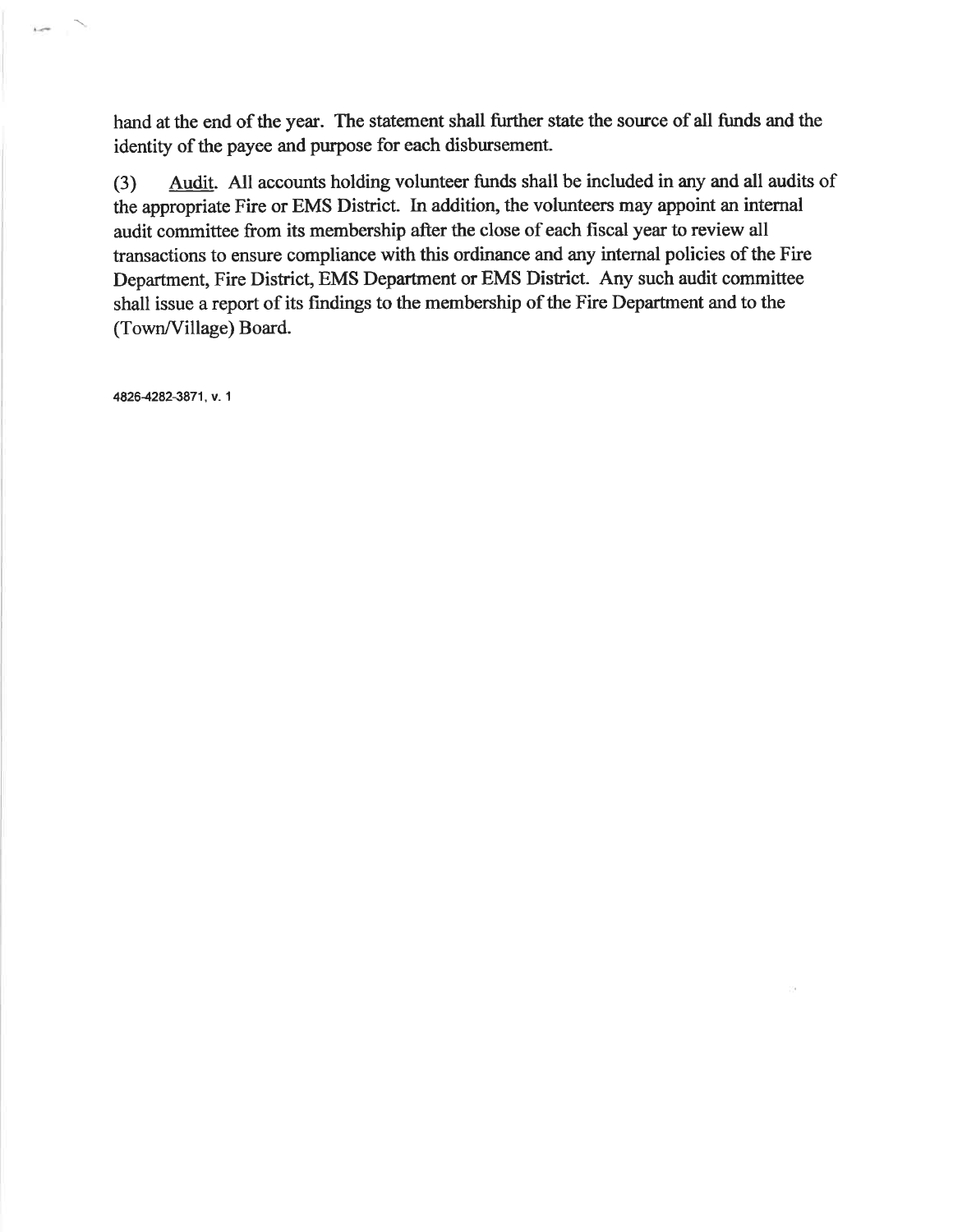Agenda Item #8, Request for Proposals for Residential Garbage/Recycling Collection

The RFP is attached. Any suggestions or revisions?

I plan to send it to this list of contractors:

Town & Country Sanitation Waste Management of Wisconsin Pellitteri Waste Systems Advanced Disposal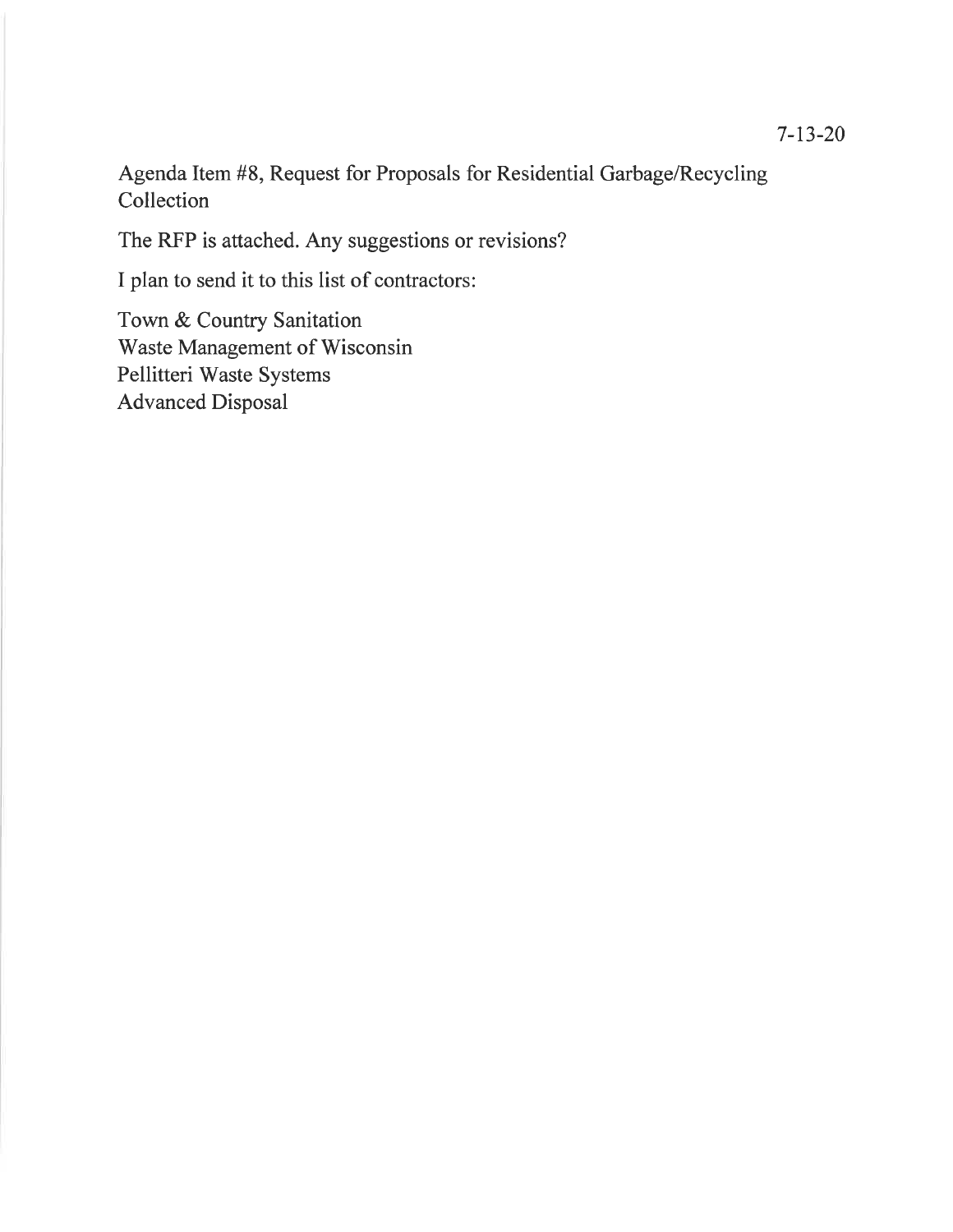

9046 State Road 19, Mazomanie, WI 53560, 608-767-4152, twnfierry@chorus.net

# Request for Proposals Residential Garbage/Recycling Collection for the Town of Berry

Objective of this RFP: To receive proposals for garbage and recyclable collection for the residents of the Town of Berry

### Proposals Due: August 7, 2020

Term of Contract: January 1, 2020 – December 31, 2025

Information about the Town of Berry: The Town of Berry is a rural municipality in Dane County. It has a population of 1,146 who live in approximately 516 residences

Refuse Collection: The Contractor shall collect and haul all normal domestic household refuse generated by single-family units, duplex units and farms. Any commercial structure or businesses require their own separate contract with the contractor of their choice.

Recyclable Collection: The Contractor shall collect, process and haul recyclables, in accordance with the Town's Recycling Ordinance and/or any Dane County applicable rules and regulations, and in accordance with any State of Wisconsin mandates. The Contractor shall not collect non-recyclable materials or recyclable materials that have not been properly prepared. The Contractor shall leave those items in the container and leave a notice of improper material.

#### Service:

- The contractor shall collect refuse weekly and recyclables bi-weekly in accordance with a specific collection schedule, established and maintained by the Contractor, with the Town's approval.
- o At the beginning of each year the contractor shall provide dates of collection. Unless the contractor gives the Town and affected residents at least thirty days advance notice, all regular collections shall occur on the same day each week. When a designated collection day is scheduled for pickup on a holiday, collection shall be made on the business day following that regular collection day. Holidays shall be New Year's Day, Memorial Day, Independence Day, Labor Day, Thanksgiving Day and Christmas Day.
- Should the contractor decline from collecting any curbside pickup, he or his agents shall inform the resident why the solid waste was not collected.
- The Contractor agrees that no recyclable materials collected under this agreement will be landfilled, with the exception of materials that are unmarketable due to improper preparation or contamination. The contractor may decline to collect any recyclable materials not properly prepared or placed. In the event that markets become unavailable for any recyclable material to be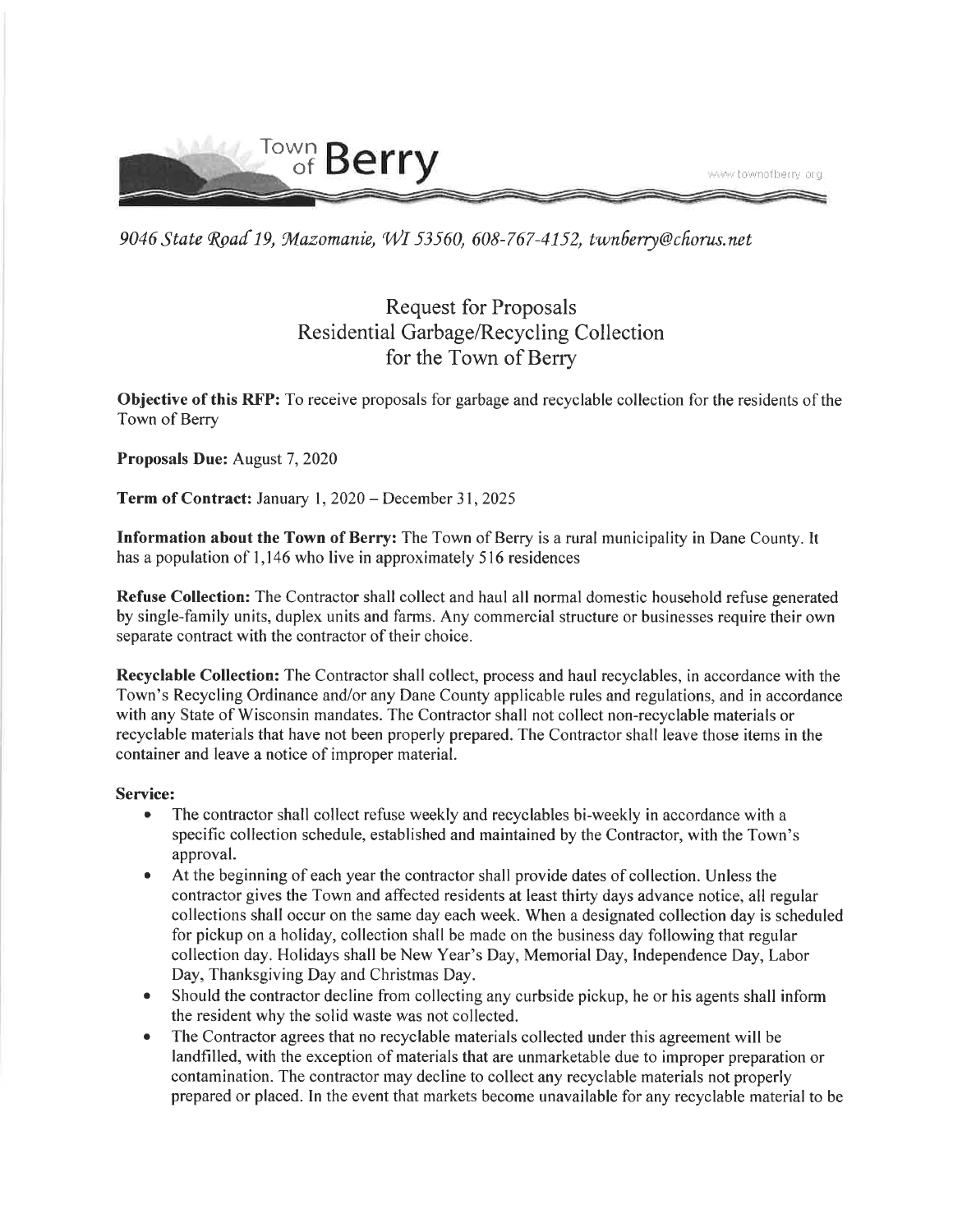collected in this program during any term of this Contract, the Contractor shall notify the Town, and the two parties agree to meet to negotiate a resolution to the problem.

- The Contractor shall provide the Town with a recycling summary detailing the weight of each recyclable material collected on a quarterly basis. Complaints from residents and from Contractor, shall be submitted on a quarterly basis. Contractor will assist the Town in educating residents on the proper way to recycle and proper procedures for solid waste disposal. a
- The contractor provides garbage and recycling collection services to the Town Hall and the Town Garage at no additional charge. a

Collection Equipment: An adequate number of vehicles shall be provided by the Contractor to serve in accordance with the terms of this Contract. All vehicles and other equipment shall be kept in proper repair and sanitary condition. Each vehicle shall bear, as a minimum, the name and phone number of the contractor plainly visible on both sides of the vehicle. All vehicles shall be sufficiently secure so as to prevent any littering of solid waste and/or leakage of fluid. No vehicles shall be willfully overloaded. The contractor may make private collections with the same vehicles used for contract collections provided that such use in no way impairs the delivery of service required under this Contract.

Indemnity: The Contractor will indemnify and save harmless the Town, agents, and employees from and against any and all suits, actions, legal proceedings, claims, demands, damages, costs, expenses, and attorney's fees resulting from a willful or negligent act or omission of the contractor, its officers, agents, servants and employees in the performance of this Contract; provided, however, that the Contractor shall not be liable for any suits, actions, legal proceedings, claims, demands, damages, costs, expenses and attorney's fees arising out of the award of this Contract or a willful or negligent act or omission of the Town, Board members and employees.

#### Insurance:

- In addition to worker's compensation insurance, the Contractor shall carry general public liability insurance with limits of not less than \$1,000,000 aggregate coverage, vehicle insurance with not less than \$1,000,000 aggregate coverage and an umbrella policy with not less than \$1,000,000 coverage. The contractor shall furnish the Town with a certificate to show that all required insurance policies are in force and effective for the term of the Contract.
- All insurance policies carried by the Contractor, required by the conditions of the contract, shall bear an endorsement or shall have attached thereto a rider providing that in the events of cancellation of such policies for any reason whatsoever, the Town shall be notified, in writing, by the carrier and contractor, at least thirty days prior to such cancellation.

#### Content of Bid:

- Background information about the submitter's organization
- Three references from current municipal customers
- Include as an exhibit, a typical municipal contract
- o Please answer the following questions and submit with your proposal. (Answer the questions that are applicable to your company)

l) Monthly charge per household for weekly collection of residential sotid waste with automated refuse collection.

What is the initial cost to purchase the containers?

What is the size(s) of the containers?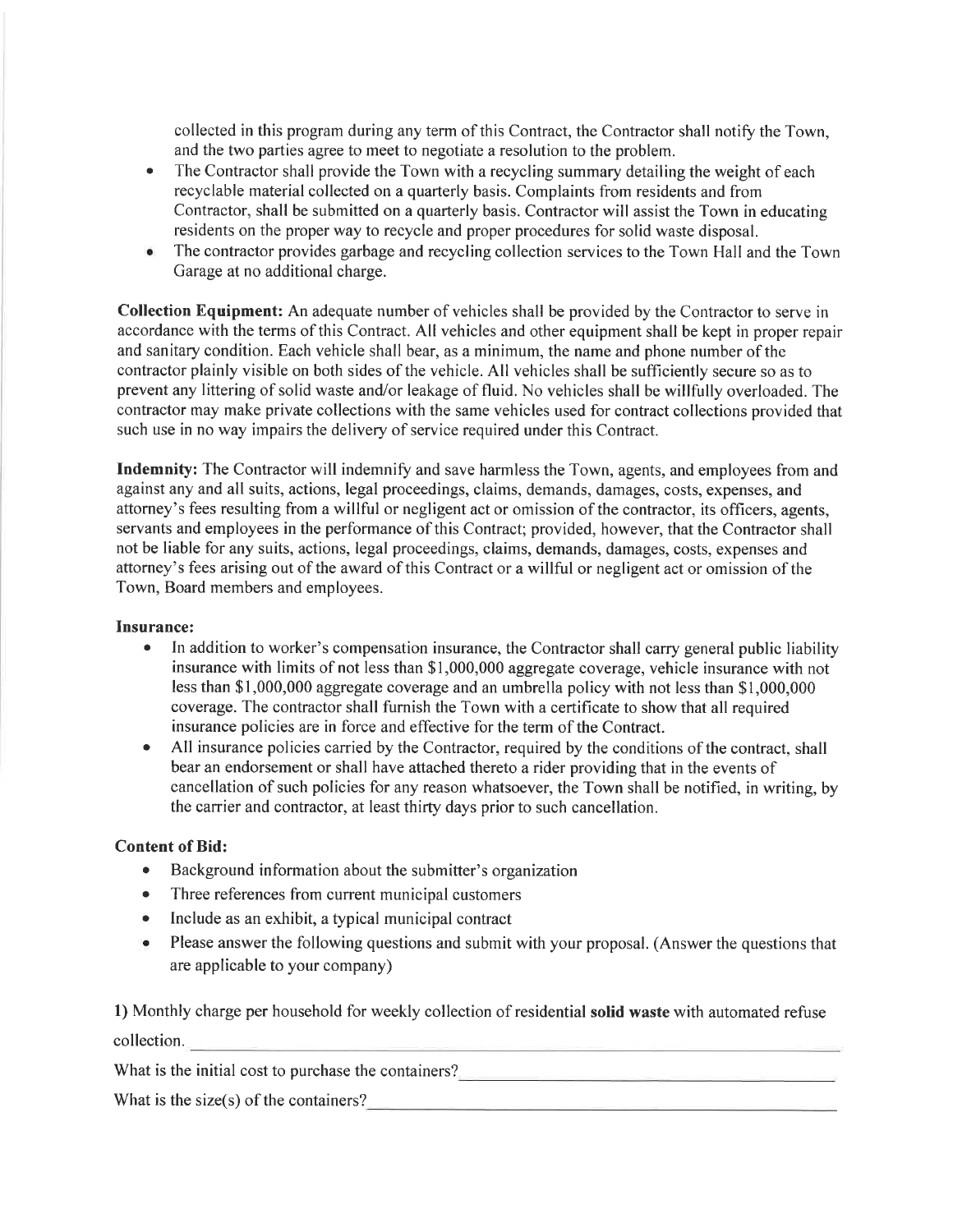2) Monthly charge per household for weekly collection of residential recyclables with automated collection.

What is the initial cost to purchase the containers?

What is the size(s) of the containers?<br> $\frac{1}{2}$ 

3) Monthly charge per household for weekly collection of residential solid waste with residents using own containers or bags.

Is there a (number) bag limit per week?

4) Monthly charge per household for bi-weekly collection of residential recyclables with residents using own containers or bags.

5) What is the fee for large items, such as TV's, appliance, furniture, etc.? (You may attach a price list)

6) Please advise any other applicable fees and/or additional services (if any):

Proposals shall be submitted to: Town of Berry, 9046 State Road 19, Mazomanie, WI 53560 Contact Brenda Kahl, Clerk/Treasurer at 608-767-4152 or twnberry@chorus.net with questions.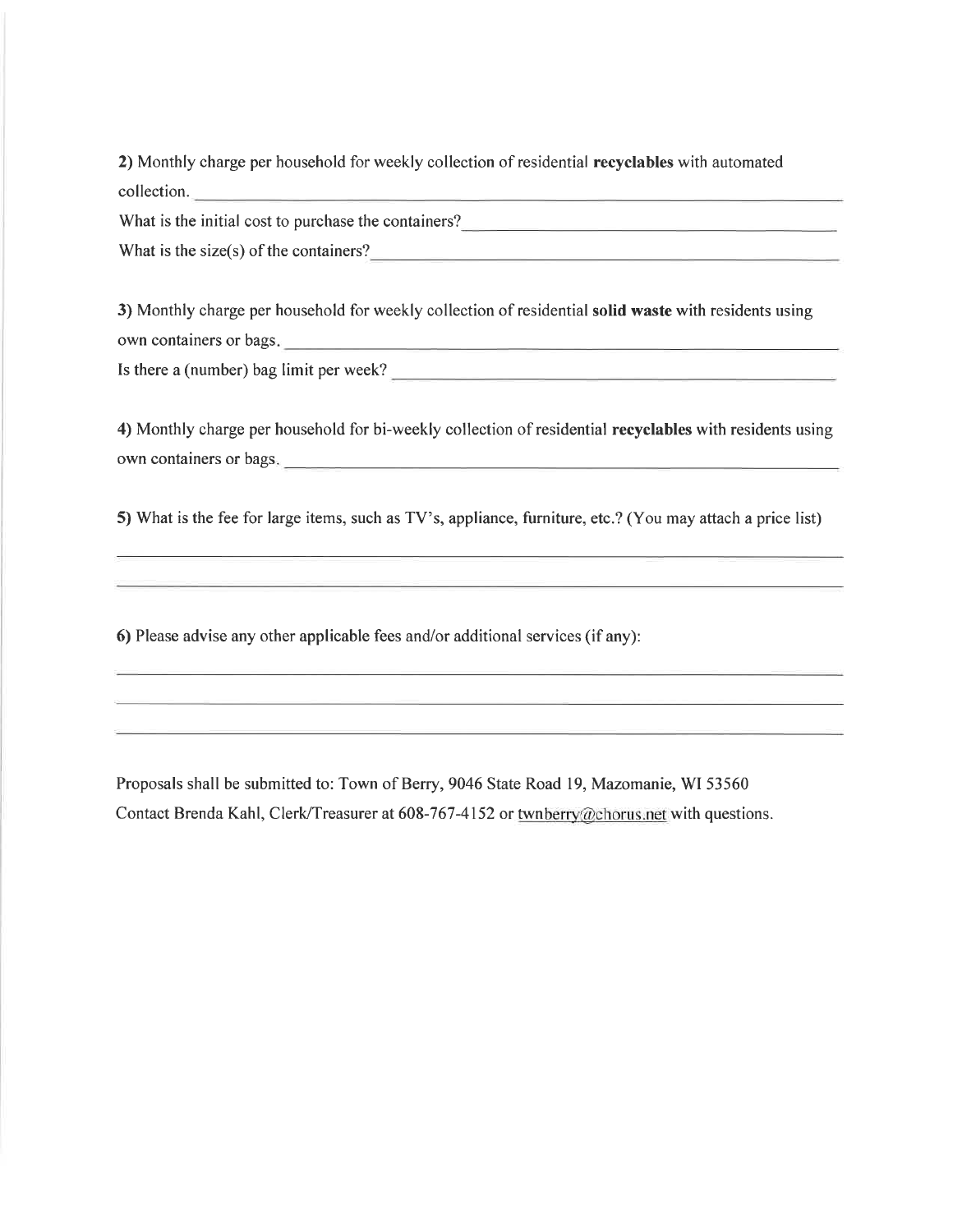| 7/13/2020   |        | List of bills to be approved at the July 20, 2020 board meeting |          |
|-------------|--------|-----------------------------------------------------------------|----------|
| <b>Date</b> | Check# | Payee                                                           | Amount   |
| 6/23/2020   | 17507  | Brenda Kahl                                                     | 1157.65  |
| 6/23/2020   | 17508  | Orlin Danz                                                      | 1177.04  |
| 6/23/2020   | 17509  | Tyler Danz - part-time employee                                 | 166.23   |
| 7/7/2020    | 17510  | Brenda Kahl                                                     | 1157.65  |
| 7/7/2020    | 17511  | Orlin Danz                                                      | 1177.04  |
| 7/7/2020    | 17512  | Tyler Danz - part-time employee                                 | 392.32   |
| 7/20/2020   | 17513  | Accurate Appraisal - contract                                   | 2220.00  |
| 7/20/2020   | 17514  | Allan Statz - building permit fee refund                        | 105.00   |
| 7/20/2020   | 17515  | <b>Alliant Energy</b>                                           | 77.54    |
| 7/20/2020   | 17516  | Anthony Varda - base pay and meetings                           | 997.38   |
| 7/20/2020   | 17517  | Boehnen Inc - ditching, culvert replacements, etc               | 27748.28 |
| 7/20/2020   | 17518  | Brenda Kahl - mileage                                           | 73.03    |
| 7/20/2020   | 17519  | Burke Truck & Equipment - 2012 Dodge & 2017 Freightliner        | 510.34   |
| 7/20/2020   | 17520  | Capital City Culvert - three culverts                           | 4705.00  |
| 7/20/2020   | 17521  | Christine Molling - base pay and meetings                       | 527.31   |
| 7/20/2020   | 17522  | <b>Construction Fabrics - staples</b>                           | 128.00   |
| 7/20/2020   | 17523  | Consumers Coop - fuel                                           | 1418.28  |
| 7/20/2020   | 17524  | Dane County Treasurer - 20% of managed forest land collected    | 80.52    |
| 7/20/2020   | 17525  | David Evert - base pay and meetings                             | 507.92   |
| 7/20/2020   | 17526  | Decker Supply - sign                                            | 49.15    |
| 7/20/2020   | 17527  | District 1 EMS - payment 3 of 4                                 | 1188.95  |
| 7/20/2020   | 17528  | Dresen Lawn Service - town hall, garage, Sunning Hill Cemetery  | 670.00   |
| 7/20/2020   | 17529  | GFC Leasing - copier lease                                      | 190.31   |
| 7/20/2020   | 17530  | Gordon Flesch - fee for copies per month                        | 30.95    |
| 7/20/2020   | 17531  | Group Health Coop - medical and dental insurance                | 4638.00  |
| 7/20/2020   | 17532  | Jewell Associates - Turkey Road project                         | 1396.18  |
| 7/20/2020   | 17533  | Joe Kruchten - base pay and meetings                            | 174.54   |
| 7/20/2020   | 17534  | Kasieta Legal Group - legal fees                                | 574.99   |
| 7/20/2020   | 17535  | Kayser Chrysler - 2012 Dodge                                    | 1100.74  |
| 7/20/2020   | 17536  | Larowe Gerlach Taggart - fees for Rimmel Ct & ATV ordinance     | 41.75    |
| 7/20/2020   | 17537  | McFarlane - mower parts, seed and supplies                      | 464.08   |
| 7/20/2020   | 17538  | Michael Statz - base pay and meetings                           | 577.18   |
| 7/20/2020   | 17539  | Michael Theis - Plan Commission meetings                        | 73.88    |
| 7/20/2020   | 17540  | Robert Agee - Plan Commission meetings                          | 50.79    |
| 7/20/2020   | 17541  | State Bank of Cross Plains - postage and election               | 491.81   |
| 7/20/2020   | 17542  | <b>TDS Telecom</b>                                              | 197.75   |
| 7/20/2020   | 17543  | Town & Country Sanitation - garbage & recycling                 | 5904.40  |
| 7/20/2020   | 17544  | US Cellular - patrolman's cell phone                            | 54.76    |
| 7/20/2020   | 17545  | <b>Alliant Energy</b>                                           | 49.97    |

Additional bills will be handed out at the meeting